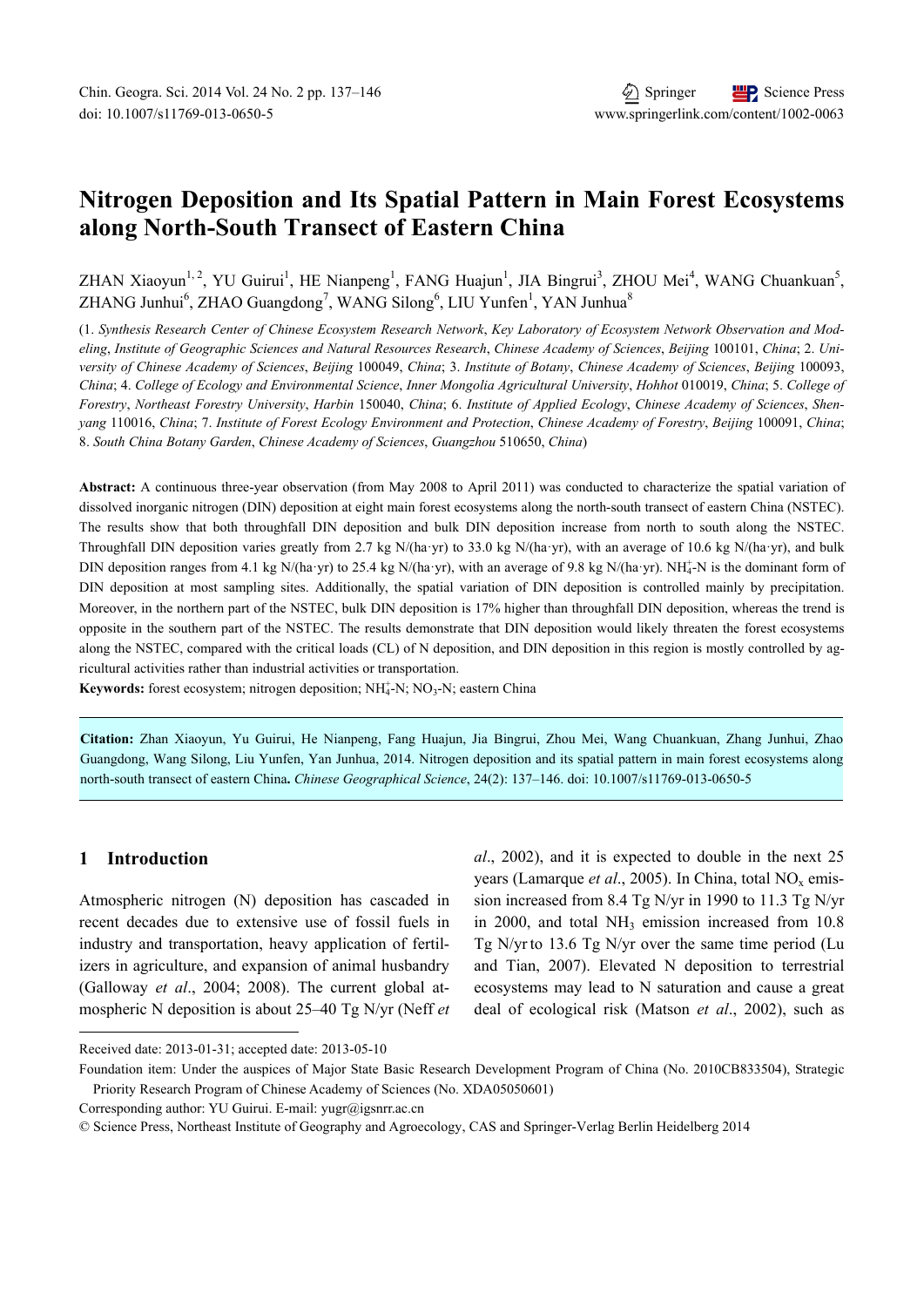eutrophication of water bodies (Gao *et al*., 2007), soil acidification (Bouwman *et al*., 2002), plant nutrient imbalances, and undesirable changes in biodiversity (Stevens *et al*., 2010).

Forest ecosystems are commonly considered to be N deficient and sensitive to sharply increased N deposition (Aber and Magill, 2004). There has been widespread concern worldwide about the effect of increasing N deposition on forest ecosystems, and researchers have confirmed that elevated N deposition to forest ecosystems has resulted in N saturation in many sites (Mac-Donald *et al*., 2002; Kristensen *et al*., 2004; Dise *et al*., 2009). However, research on N deposition of forest ecosystems in China has mainly focused on heavily polluted areas (Fan *et al*., 2009; Fang *et al*., 2011), and little information about forest ecosystems across a wide geographical region following the same protocol is available. Moreover, the observation of N deposition has been conducted conventionally by collecting rainfall, but this method has many disadvantages. Ion-exchange resin (IER) is a useful alternative method to collecting N deposition, which can work well in remote stations (Fenn and Poth, 2004). Sheng *et al*. (2012) reported the initial results for dissolved inorganic nitrogen (DIN) deposition in main forest ecosystems along the northsouth transect of eastern China (NSTEC) using the samples collected by the IER method. The results showed that N deposition had significant seasonal variability and increased from north to south. However, there were some uncertainties due to the short-term nature of the monitoring. In the current study, DIN deposition of eight forest ecosystems along the NSTEC was measured continuously for three years (from May 2008 to April 2011). This study therefore presents a more comprehensive assessment of DIN deposition in Chinese forest ecosystems.

Our objectives were: 1) to characterize the spatial pattern of DIN deposition and its components in throughfall and precipitation, and 2) to examine the change of DIN deposition in precipitation (bulk DIN) after interaction with the canopy. We discuss how DIN deposition and its components observed in main forest ecosystems along the NSTEC differed from those in other researches. On the basis of these findings, we have estimated and discussed total atmospheric N deposition, which includes wet deposition and dry deposition. Quantifying atmospheric N deposition is important for understanding the N status of forest ecosystems and searching for suitable strategies for N pollution abatement.

### **2 Materials and Methods**

#### **2.1 Site description**

Located in the East Asian monsoon region, the NSTEC provides an ideal platform for studying the spatial pattern of DIN deposition in Chinese forest ecosystems, because this region lies in a concentrated distribution area of forest (Peng *et al*., 2002) and spans a wide range of environmental conditions. The NSTEC stretches from Hainan Island to the northern border of China, with a spatial distance of more than 3700 km, ranging from 108°E to 118°E for latitude less than 40°N and from 118°E to 128°E for latitude equal to or greater than 40°N (Fig. 1). The NSTEC embraces 25 provincial level administrative unites, and covers nearly 1/3 of the territory of China (Fig. 1). Due to the influence of the East Asian monsoon, the climate of the NSTEC has apparent latitudinal gradients for temperature and precipitation, and the great spatial variations in climate are the driving forces for the diverse distribution of forest ecosystems along the transect. Zonal forest ecosystems along the NSTEC include cold-temperate coniferous forest, temperate mixed forest, warm-temperate deciduous broadleaved forest, subtropical evergreen broad-leaved forest, and tropical monsoon rainforest from north to south (Zhang and Yang, 1995).

In this study, eight monitoring sites along the NSTEC were chosen to quantify DIN deposition in throughfall and precipitation, including Huzhong (HZ) of Heilongjiang Province, Genhe (GH) of Inner Mongolia, Mao'ershan (MES) of Heilongjiang Province, Changbaishan (CBS) of Jilin Province, Daganshan (DGS) of Jiangxi Province, Huitong (HT) of Hunan Province, Qiangyanzhou (QYZ) of Jiangxi Province, and Dinghushan (DHS) of Guangdong Province, of which HZ, GH, MES, and CBS lie in the northern part of the transect, and the others belong to the southern part of the transect. Details for all the sites are listed in Table 1, and geographical distribution of the sites is mapped in Fig. 1.

#### **2.2 Sampling**

Sheng *et al*. (2012) measured the DIN deposition in precipitation by the conventional method as well as the IER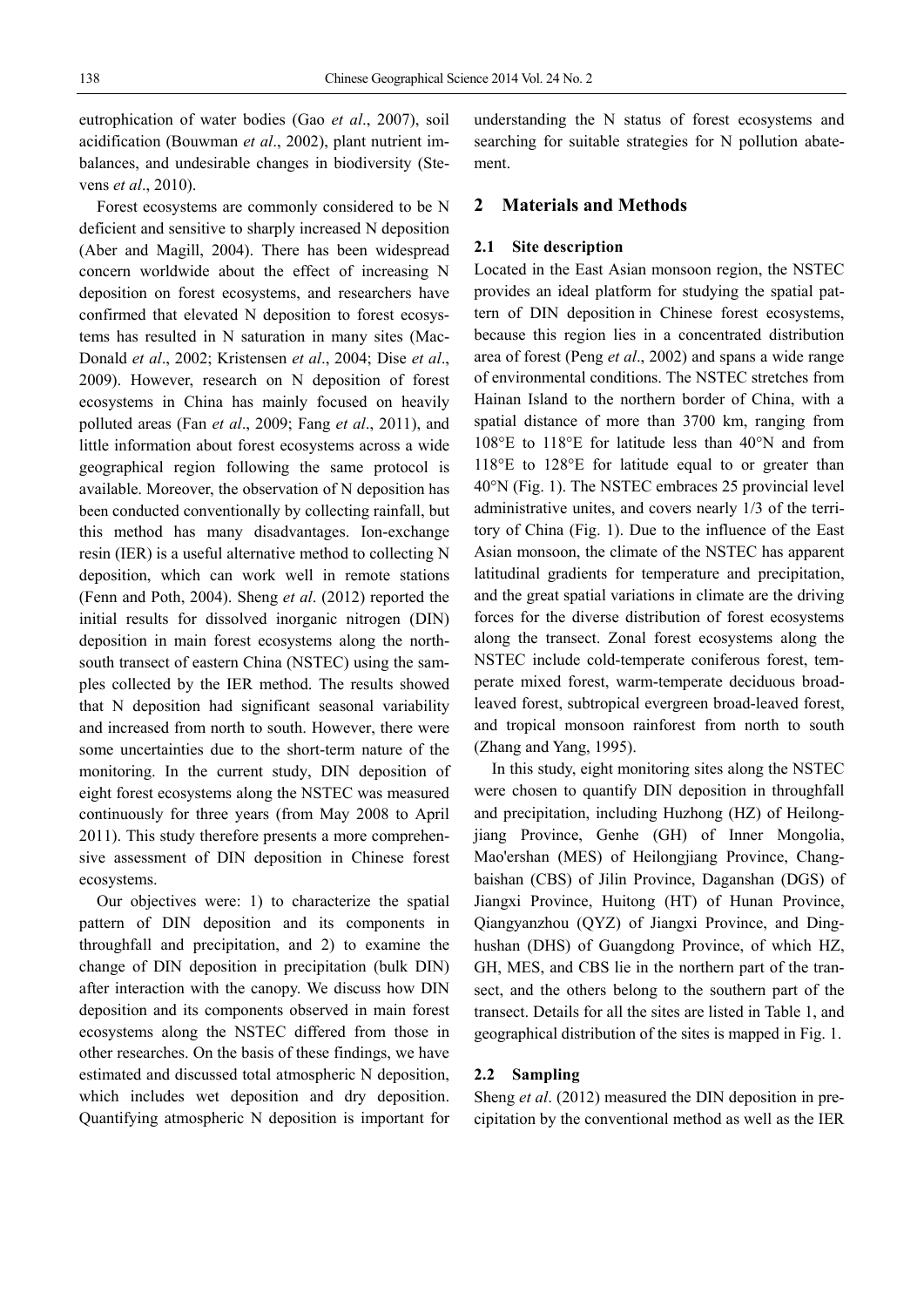| Site       | Longitude $(E^{\circ})$ | Latitude $(N^{\circ})$ | MAT (°C) | MAP(mm) | Forest ecosystem                     |  |
|------------|-------------------------|------------------------|----------|---------|--------------------------------------|--|
| HZ         | 123.0                   | 51.8                   | $-5.6$   | 525.8   | Deciduous coniferous forest          |  |
| GH         | 121.5                   | 50.8                   | $-5.1$   | 466.7   | Deciduous coniferous forest          |  |
| <b>MES</b> | 127.5                   | 45.4                   | 1.1      | 663.6   | Mixed conifer and broadleaved forest |  |
| <b>CBS</b> | 128.1                   | 42.4                   | 3.0      | 714.1   | Mixed conifer and broadleaved forest |  |
| <b>DGS</b> | 114.5                   | 27.5                   | 17.0     | 1633.7  | Evergreen broadleaved forest         |  |
| <b>HT</b>  | 109.4                   | 26.7                   | 15.6     | 1393.6  | Evergreen coniferous forest          |  |
| QYZ        | 115.1                   | 26.1                   | 17.1     | 1675.1  | Evergreen coniferous forest          |  |
| <b>DHS</b> | 112.5                   | 23.2                   | 22.1     | 1771.1  | Evergreen broadleaved forest         |  |

**Table 1** Site characteristics along north-south transect of eastern China (NSTEC)

Notes: HZ, Huzhong; GH, Genhe; MES, Mao'ershan; CBS, Changbaishan; DGS, Dagangshan; HT, Huitong; QYZ, Qiangyanzhou; and DHS, Dinghushan. MAT, Mean annual temperature; MAP, Mean annual precipitation



**Fig. 1** Distribution of monitoring sites along north-south transect of eastern China (NSTEC). Abbreviations are same to those in Table 1. Region lies in two lines is area of NSTEC

columns, and the results showed that there was a significant linear relationship between the monthly DIN deposition observed by the two methods, and the fitting curve was nearly to the 1∶1 line. Therefore, we concluded that the IER technique could work well in monitoring DIN deposition in field observations. Additionally, the IER technique is superior to conventional collection methods (i.e., traditional rainfall collection), which are labor intensive and analytically expensive to implement at broad scales (Fenn and Poth, 2004; Simkin *et al*., 2004).

In our study, IER columns were used to evaluate DIN deposition in throughfall and precipitation at eight forest ecosystems along the study transect. Information about the design of IER columns was illustrated in detail in the prior study of Sheng *et al*. (2012). At each forest monitoring site, five IER columns were randomly placed under the canopy to measure throughfall DIN deposition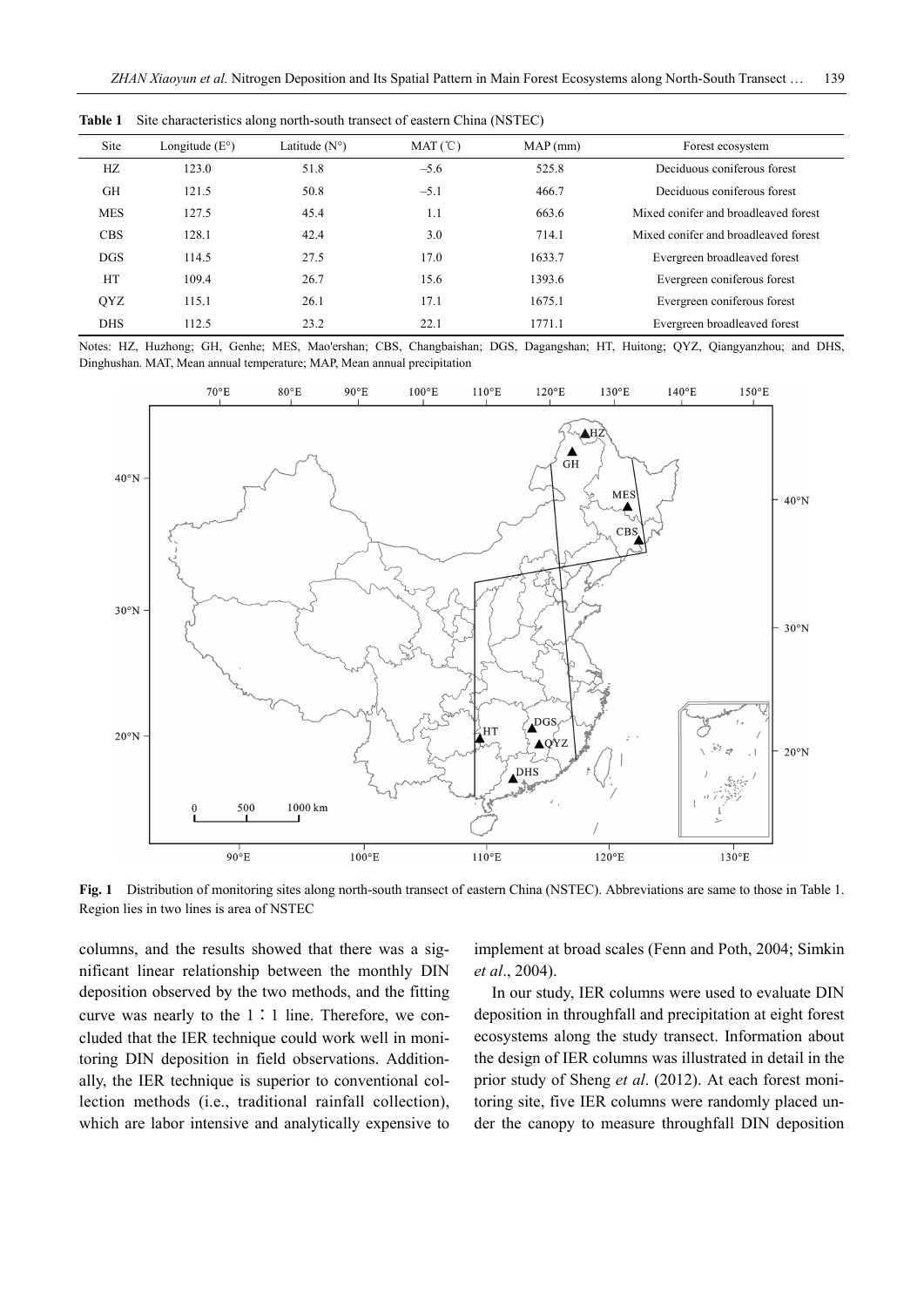and five others in an open area to collect bulk DIN deposition. Meanwhile, two IER columns with both ends sealed were installed to determine the background N in the ion resin (Fenn and Poth, 2004). Background N in the resin, although minimal, should be subtracted from the deposition data to determine the actual DIN deposition. The ionic bonds between nitrate or ammonic ions and the charged exchange sites on the resin produce a sample that is chemically more stable than that which would have been produced by ions in solution. This allows for monthly rather than event-based sampling (Fenn *et al*., 2002); therefore, the columns were retrieved and new ones were installed monthly from May 2008 to April 2011. All the IER columns were placed 1 m high above the ground to avoid litter, debris, or other influences from the ground. Moreover, it should be noted that, due to serious weather conditions, one value of DIN deposition could be obtained during the nongrowing season at the stations at HZ, GH, MES and CBS. It is well known that ion-exchange resin will lose its potency in cold winter weather; therefore, a conventional rainwater-collection method was conducted at the four sites in winter. We used a plastic bucket to collect rainfall, or snow in winter, from November to April of the following year. At each site, five plastic buckets were randomly placed under the canopy and five others in an open area. All the plastic buckets were stabilized by stakes and placed 1 m high above the ground like the IER columns.

### **2.3 Chemical analyses**

At the end of each field sampling, the resin columns were unscrewed from the funnel assembly, sealed at both ends, and returned to the laboratory. The resin from each column was well mixed and was extracted three times with 100 mL 0.2 mol/L KCl solution. The preliminary laboratory test with resin columns that were preloaded with a simulated deposition solution was performed by Sheng *et al*. (2012) to test the absorption efficiency of the mixed resins and the recovery efficiency of the preloaded resins. The results showed that the absorption efficiency was more than 99.0% for  $NH_4^+$ -N and NO<sub>3</sub>-N, and the recovery efficiency was 90.9%-100.0% for NH<sub>4</sub>-N and 90.3%-95.5% for NO<sub>3</sub>-N after three KCl extractions. Therefore, this procedure was repeated three times for each column. All the extracts and snow samples were frozen at 20℃ before analysis

and then analyzed by a continuous flow analyzer (BRAN+LUEBBE, AACE3, Germany). The detection limits of NH<sub>4</sub>-N and NO<sub>3</sub>-N were below 0.05 mg N/L, and the relative standard deviation was within 1%.

#### **2.4 Calculation of DIN deposition**

The monthly DIN deposition of  $NH_4^+$ -N and NO<sub>3</sub>-N collected by IER columns was calculated according to the following formula (Sheng *et al*., 2012):

$$
DIN_{\text{mon}} = C_{\text{ex}} \times V_{\text{ex}} / 100A \tag{1}
$$

where  $DIN_{\text{mon}}$  is  $DIN$  deposition per month (kg)  $N/(ha \cdot month)$ );  $C_{ex}$  is N (NH<sub>4</sub>-N or NO<sub>3</sub>-N) concentration (mg N/L) in the extract;  $V_{ex}$  is the volume of the extract (L); *A* is the area of funnel  $(m^2)$ ; and 100 is a unit conversion factor.

DIN deposition in winter was calculated by multiplying the amount of precipitation by N  $(NH_4^+$ -N or NO<sub>3</sub>-N) concentration in winter. This can be described as Equation (2) (Yu *et al*., 2011):

$$
DIN_{\text{win}} = C_{\text{win}} \times P_{\text{win}} / 100 \tag{2}
$$

where *DIN*<sub>win</sub> is DIN deposition in winter (kg  $N/(ha\cdot$ winter));  $C_{win}$  is N (NH<sub>4</sub>-N or NO<sub>3</sub>-N) concentration (mg  $N/L$ ) in winter;  $P_{win}$  is the precipitation amount (mm) in winter; and 100 is a unit conversion factor.

### **2.5 Statistical analysis**

One-way analysis of variance (ANOVA) was selected to evaluate the differences of DIN deposition among different sampling sites, and followed by Fisher′s Least Significant Difference (LSD) comparisons when the differences were significant. Correlation analysis with a two-tailed significance test was used to examine the relationships between N variables across the study transect. Statistical significance was measured at the 95% confidence level unless otherwise stated. All the analyses were conducted by using SPSS 13.0 statistical software (SPSS Inc., Chicago, IL, USA). Figures were created by using SigmaPlot 13.0 software.

### **3 Results and Analyses**

# **3.1 Statistics and latitudinal pattern of DIN deposition**

Throughfall DIN deposition varied greatly from 2.7 kg  $N/(ha \cdot yr)$  to 33.0 kg  $N/(ha \cdot yr)$ , with an average of 10.6 kg N/(ha·yr), of which NH $_4^+$ -N deposition ranged sub-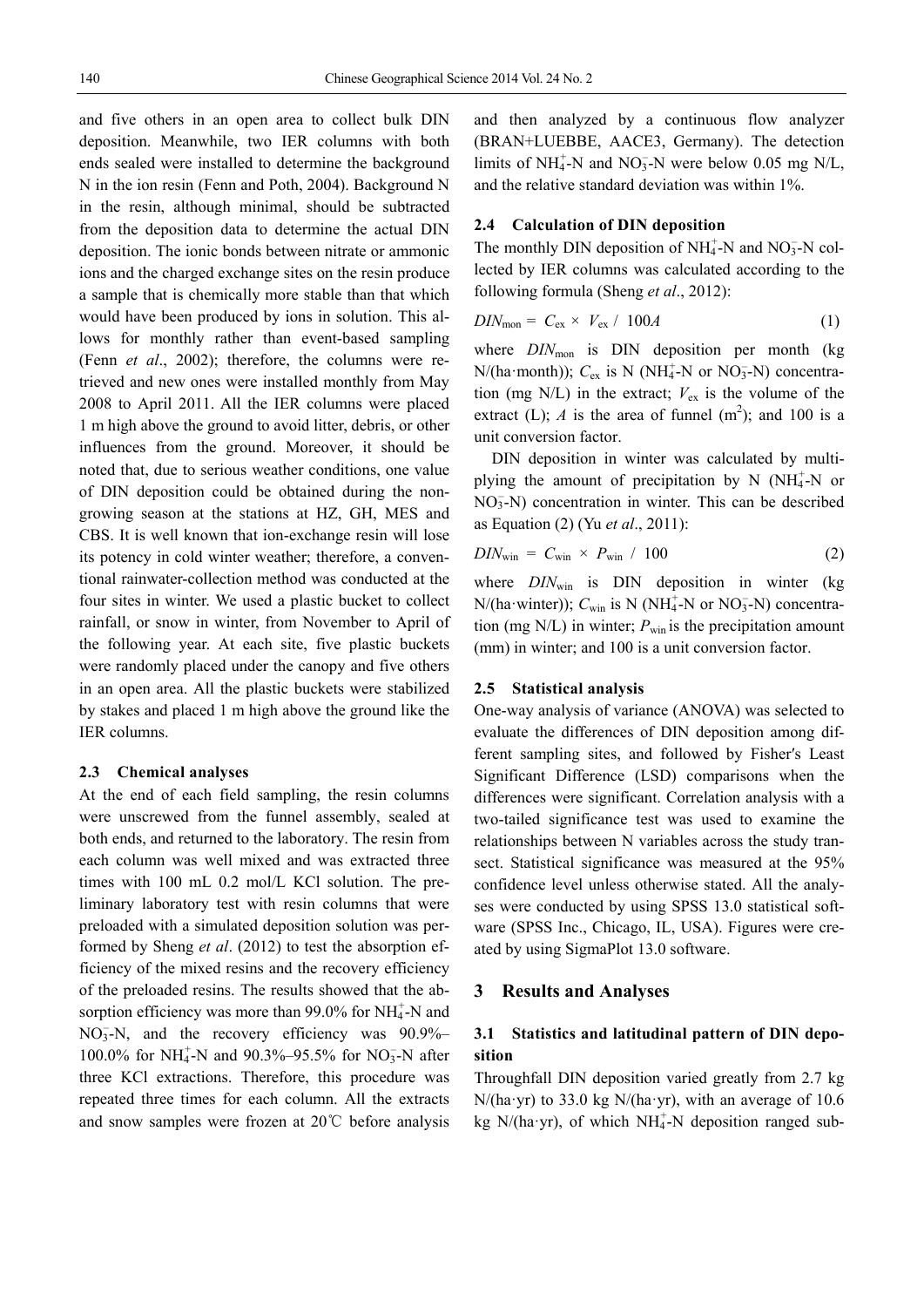stantially from 1.9 kg  $N/(ha \cdot yr)$  to 22.0 kg  $N/(ha \cdot yr)$ , whereas  $NO<sub>3</sub>$ -N deposition varied from 0.9 kg N/(ha·yr) to 11.0 kg N/(ha·yr). Average NH $_4^+$ -N and NO<sub>3</sub>-N deposition were 6.9 kg N/(ha·yr) and 3.7 kg N/(ha·yr), respectively. Bulk DIN deposition ranged from 4.1 kg  $N/(ha \cdot yr)$  to 25.4 kg  $N/(ha \cdot yr)$ , with an average of 9.8 kg N/(ha·yr). NH $_4^+$ -N deposition ranged from 2.8 kg  $N/(\text{ha} \cdot \text{yr})$  to 17.9 kg  $N/(\text{ha} \cdot \text{yr})$ , and  $NO_3^-$ -N deposition ranged from 1.3 kg  $N/(ha \cdot yr)$  to 7.5 kg  $N/(ha \cdot yr)$ . Throughfall and bulk DIN deposition both were significantly higher in DHS than those in any other sites, with the lowest values in HZ. Moreover,  $NH_4^+$ -N was the dominant form both in throughfall and bulk DIN deposition at most sampling sites, and  $NH_4^+$ -N/  $NO_3^-$ -N (mass/mass) was about 2 in forest ecosystems along the NSTEC (Table 2).

The spatial patterns of throughfall and bulk DIN

deposition were similar, and both of them exhibited significant latitudinal patterns, which declined linearly with the increase in latitude (Fig. 2). These patterns were generally similar when different forms of DIN deposition were examined individually (Fig. 2).

# **3.2 Relationships of different forms of DIN deposition**

At most sampling sites, NH<sub>4</sub>-N was the dominant form of DIN deposition both in throughfall and precipitation (Table 2, Fig. 3a, 3b). Specifically, NH<sub>4</sub>-N accounted for 68% of DIN deposition (Fig. 3a), and variation of NH<sup>+</sup>-N could explain 98% of the variability of DIN deposition in throughfall among the sampling sites (Fig. 3a), whereas,  $NO<sub>3</sub><sup>-</sup>N$  accounted for, on average, 32% of DIN deposition, and represented 93% of the variability of DIN deposition in throughfall (Fig. 3a). These trends

**Table 2** Mean values of throughfall dissolved inorganic nitrogen (DIN) and bulk DIN deposition (standard errors in parentheses) in main forest ecosystems along north-south transect of eastern China (NSTEC) from May 2008 to April 2011

| Site       | Throughfall DIN deposition (kg N/(ha·yr)) |                 |                    | Bulk DIN deposition (kg N/(ha·yr)) |                    |                 |
|------------|-------------------------------------------|-----------------|--------------------|------------------------------------|--------------------|-----------------|
|            | $NH4+ N$                                  | $NO3-N$         | Total              | $NH4+-N$                           | $NO3-N$            | Total           |
| HZ         | $1.9(0.6)^c$                              | $0.9(0.3)^d$    | $2.7(0.9)^d$       | $2.8(0.6)^{b}$                     | $1.3(0.3)^c$       | $4.1(0.9)^{b}$  |
| <b>GH</b>  | $2.0(0.6)^{\circ}$                        | $1.1(0.5)^d$    | $3.1(1.0)^d$       | $3.0(0.4)^{b}$                     | $1.8(0.5)^{\circ}$ | $4.8(0.3)^{b}$  |
| <b>MES</b> | $3.7(0.5)^c$                              | $3.7(0.3)^{bc}$ | $7.4(0.3)^{\circ}$ | $6.7(1.5)^{b}$                     | $3.8(0.3)^{b}$     | $10.5(1.8)^{b}$ |
| <b>CBS</b> | $2.8(1.1)^c$                              | $1.8(0.1)^{cd}$ | $4.6(1.0)^{cd}$    | $3.0(0.8)^{b}$                     | $2.3(0.6)^{bc}$    | $5.3(1.2)^{b}$  |
| <b>DGS</b> | $6.6(1.3)^{bc}$                           | $2.8(0.1)^c$    | $9.3(1.4)^{bc}$    | $6.1(0.4)^{b}$                     | $2.7(0.4)^{bc}$    | $8.8(0.8)^{b}$  |
| <b>HT</b>  | $7.9(1.1)^{b}$                            | $3.7(0.5)^{bc}$ | $11.6(0.7)^{b}$    | 7.3 $(0.7)^{bc}$                   | $2.3(0.2)^{bc}$    | $9.6(0.8)^{b}$  |
| <b>QYZ</b> | $8.2(1.6)^{b}$                            | $4.4(0.4)^{b}$  | $12.6(1.5)^{b}$    | $6.4(1.1)^{b}$                     | $2.9(0.5)^{bc}$    | $9.4(1.3)^{b}$  |
| <b>DHS</b> | $22.0(2.3)^a$                             | $11.0(0.4)^a$   | $33.0(2.3)^a$      | $17.9(4.0)^a$                      | $7.5(1.4)^a$       | $25.4(5.1)^a$   |
| Average    | 6.9(1.4)                                  | 3.7(0.7)        | 10.6(2.0)          | 6.7(1.1)                           | 3.1(0.4)           | 9.8(1.5)        |

Notes: Abbreviations of sites are same to those in Table 1. Different lowercase letters in each column indicate significant differences in NO<sub>3</sub>-N, NH<sub>4</sub>-N and DIN among forest ecosystems, respectively (one-way ANOVA with Fisher's LSD,  $p \le 0.05$ )



**Fig. 2** Latitudinal patterns of throughfall DIN deposition (a) and bulk DIN deposition (b) in main forest ecosystems along north-south transect of eastern China (NSTEC)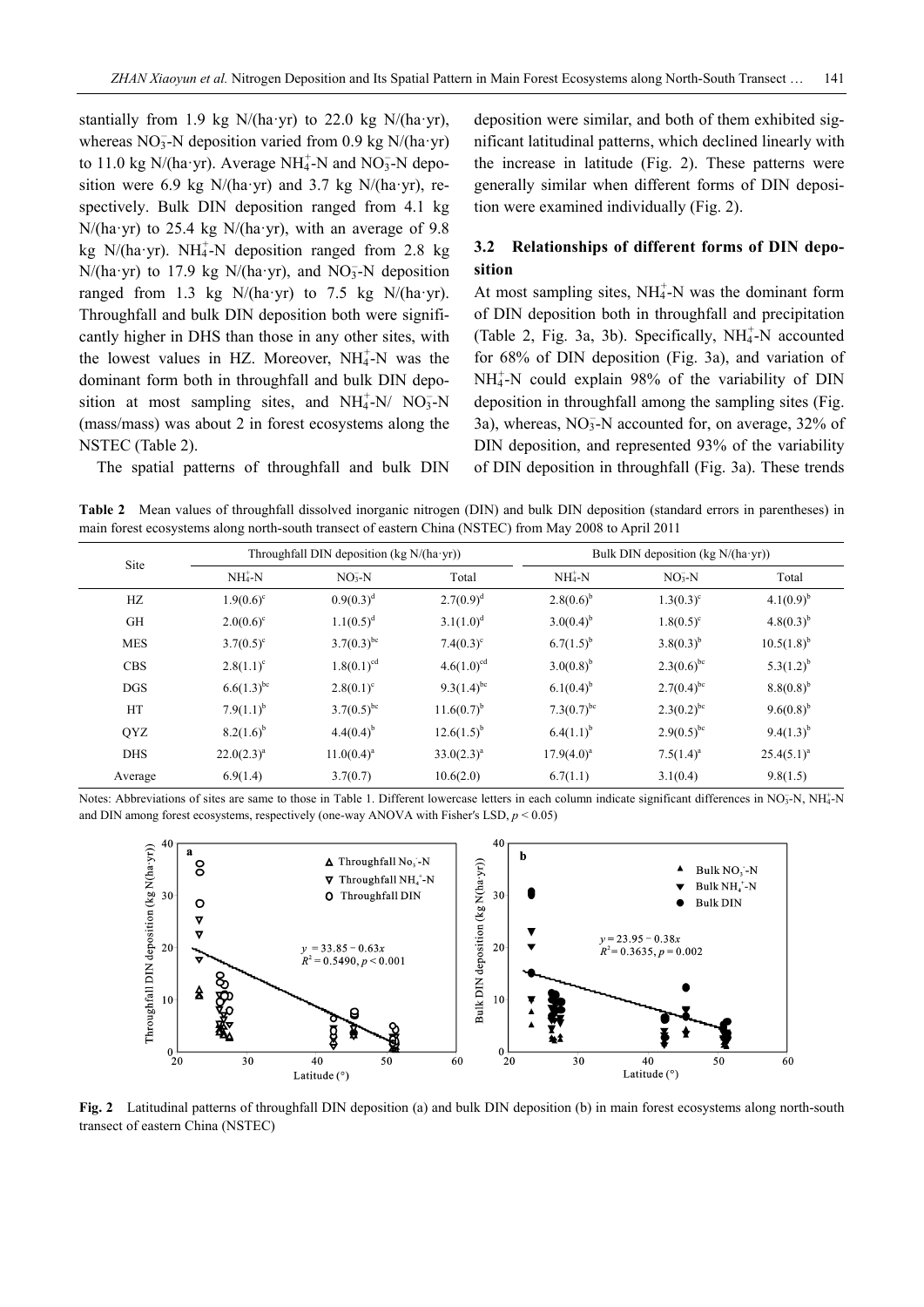were true in analyses using throughfall DIN deposition as well as analyses using bulk DIN deposition.  $NH_4^+$ -N accounted for 73% of bulk DIN deposition, and  $NO<sub>3</sub><sup>-</sup>N$ accounted for the remaining 27% (Fig. 3b). Furthermore,  $NH_4^+$ -N is correlated significantly with  $NO_3^-$ -N both in throughfall and precipitation (Fig. 3c), suggesting that high NH<sub>4</sub>-N deposition sites usually had high  $NO<sub>3</sub><sup>-</sup>N$  deposition.

In the northern part of the NSTEC, bulk DIN deposition was, on average, 17% higher than throughfall DIN deposition. In contrast, bulk DIN deposition was 12% lower than throughfall DIN deposition in the southern part of the NSTEC (Fig. 3d). In fact, throughfall DIN deposition increased substantially with the increase of bulk DIN deposition in forest ecosystems along the NSTEC (Fig. 3d), indicating that throughfall DIN deposition is robustly correlated with bulk DIN deposition.

# **3.3 Relationships between mean annual precipitation and DIN deposition**

Throughfall DIN deposition and bulk DIN deposition in main forest ecosystems along the NSTEC were closely related to mean annual precipitation (MAP), and both increased linearly with MAP. MAP could account for 68% variation in throughfall DIN deposition (Fig. 4a), and 48% variation in bulk DIN deposition (Fig. 4b). These trends were true in analyses using DIN deposition as well as analyses using different forms of DIN deposition individually (Fig. 4).

### **4 Discussion**

### **4.1 Spatial variation of DIN deposition**

Remarkable spatial variation of DIN deposition was observed in a number of research studies (Larssen *et al*., 2006; Chen and Mulder, 2007; Zhang *et al*., 2008). In the present study, DIN deposition had a significant latitudinal pattern (Fig. 2), and its variation could be explained mainly by precipitation (Fig. 4). Therefore, precipitation is considered of paramount importance to the spatial pattern of DIN deposition. Our findings in this paper were supported by the results proposed by Zhao *et al*. (2009), Yu *et al*. (2011), and so on. In our study, throughfall DIN deposition ranged greatly from 2.7



**Fig. 3** DIN deposition versus NO<sub>3</sub>-N and NH<sub>4</sub>-N in throughfall (a) and precipitation (b), NO<sub>3</sub>-N versus NH<sub>4</sub>-N in throughfall and precipitation (c), and throughfall DIN deposition versus bulk DIN deposition (d) in main forest ecosystems along north-south transect of eastern China (NSTEC)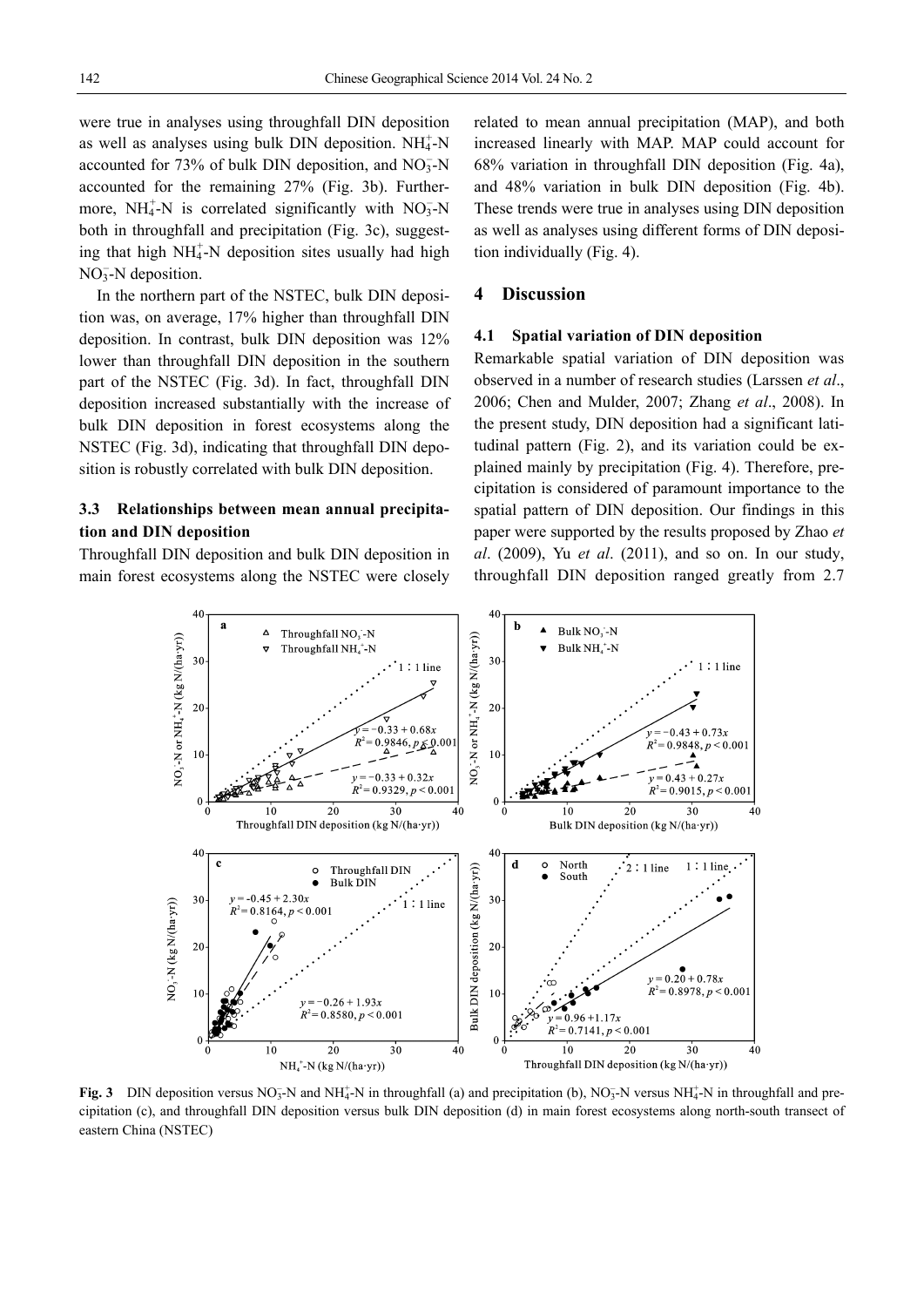

**Fig. 4** Relationships between mean annual precipitation (MAP) and throughfall DIN deposition (a) and bulk DIN deposition (b) in main forest ecosystems along north-south transect of eastern China (NSTEC)

kg  $N/(ha \cdot yr)$  to 33.0 kg  $N/(ha \cdot yr)$ , which lies in the range compiled for Chinese forest ecosystems (from 2.8 kg N/(ha·yr) to 71.0 kg N/(ha·yr)) (Fang *et al*., 2011). Bulk DIN deposition in this study was about 1.7 times that estimated in Japanese forest ecosystems (5.9 kg N/(ha·yr)) (Mitchell *et al*., 1997), and compared well with the level estimated by Lu and Tian (2007) based on a mapping exercise for the whole of China, but bulk DIN deposition in this study was distinguished by being lower than the previously estimated average value of 16.6 kg N/(ha·yr) based on a compiled analysis in Chinese forest ecosystems (Fang *et al*., 2011) (Table 3). The higher bulk DIN deposition in Chinese forest ecosystems based on a compiled analysis compared with the estimation in our study may be because of the uneven distribution of investigated forest sites in previous studies that documented many sites in areas where the air was heavily polluted with N.

Throughfall DIN deposition is empirically correlated with bulk DIN deposition, but there is no general knowledge of the relationship in different ecosystems or different regions. Our results showed that bulk DIN deposition was higher than throughfall DIN deposition in the northern part of the NSTEC, and the trend was opposite in the southern part of the NSTEC (Fig. 3d). Bulk DIN deposition is likely to be taken up by leaves through interactions with forest canopies, particularly at low N deposition sites (Lovett and Lindberg, 1993); therefore, throughfall DIN deposition tended to be lower than bulk DIN deposition in the northern part of the NSTEC. However, in areas with significant fog or particulates, such as the southern part of the NSTEC, forest canopies are efficient traps of gases and particulates from the air; therefore, throughfall DIN deposition is usually substantially larger than bulk DIN deposition (Fenn and Poth, 2004; Fenn *et al*., 2008).

# **4.2** Spatial variation of  $NH_4^+$ -N/NO<sub>3</sub>-N

DIN deposition is present mainly as  $NH_4^+$ -N and NO<sub>3</sub>-N.  $NH_4^+$ -N exists as a result of the dissolution of atmospheric  $NH_3$  and scavenging of NH<sub>4</sub>-N aerosols. The main anthropogenic sources include human and animal excrement, volatilizing of fertilizer, and biomass burning, which are closely related with agricultural activities

**Table 3** Comparison of bulk DIN deposition reported in different studies

| Site              | $NH_4^+$ -N (kg N/(ha·yr)) | $NO3-N$ (kgN/(ha·yr)) | $DIN$ (kg $N/(ha \cdot yr)$ ) | Reference                 |
|-------------------|----------------------------|-----------------------|-------------------------------|---------------------------|
| <b>NSTEC</b>      | 6.7                        | 3.1                   | 9.8                           | This study                |
| Qinghai of China  | 2.5                        | 0.4                   | 2.9                           | Tang, 2000                |
| Shanghai of China | 26.7                       | 31.4                  | 58.1                          | Zhang, $2006$             |
| Chinese forest    | 11.3                       | 5.3                   | 16.6                          | Fang <i>et al.</i> , 2011 |
| China             | 7.1                        | 2.8                   | 9.9                           | Lu and Tian, 2007         |
| Japanese forest   | 2.9                        | 3.0                   | 5.9                           | Mitchell et al., 1997     |
| New York of USA   | 2.9                        | 4.3                   | 7.2                           | Golden and Boyer, 2009    |
| Canada            | 2.4                        | 3.3                   | 5.7                           | Watmough et al., 2005     |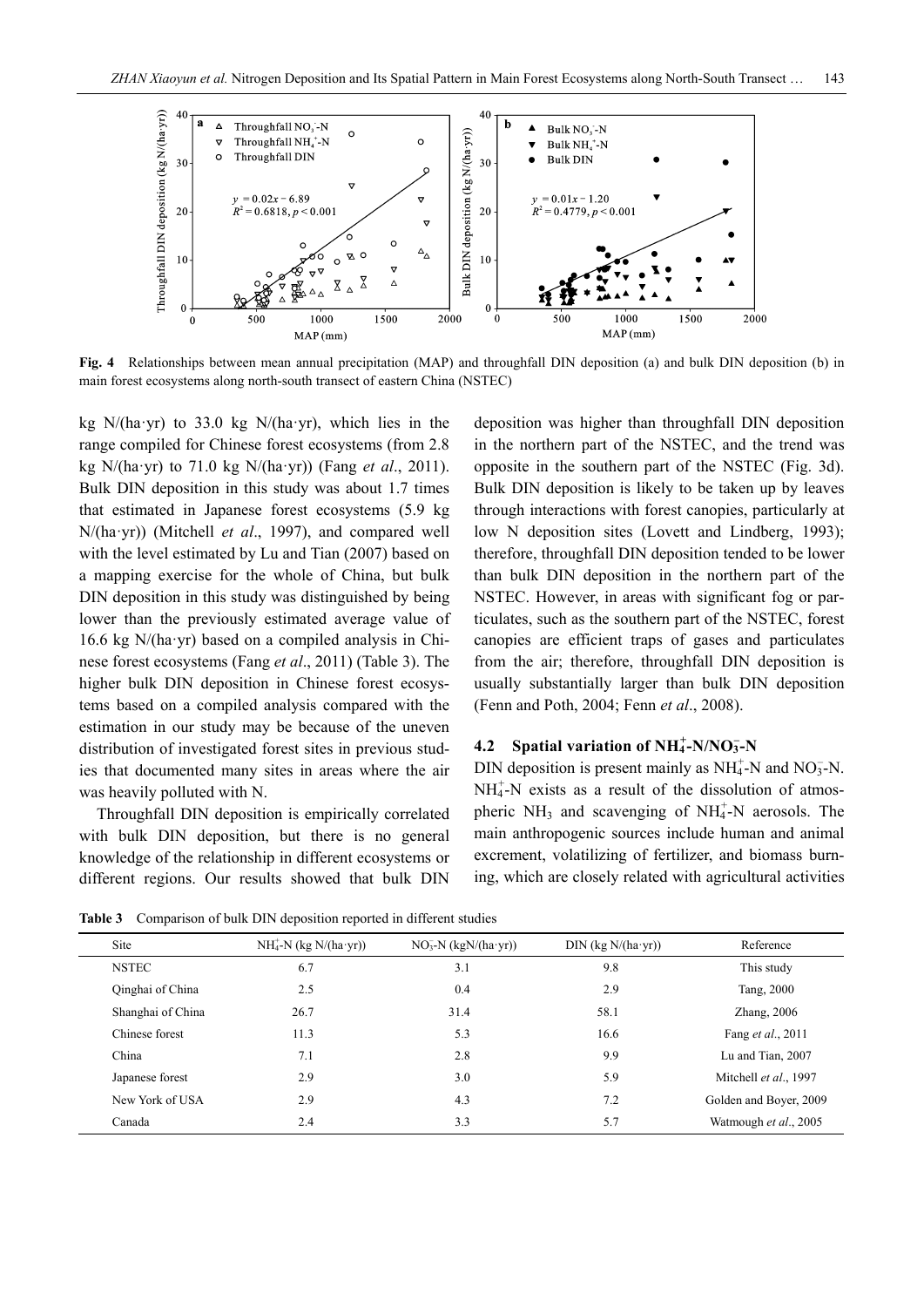(Prospero *et al.*, 1996). The formation of  $NO<sub>3</sub><sup>-</sup>N$  is considerably more complex.  $NO<sub>3</sub><sup>-</sup>N$  is an end product of a series of gas-phase photochemical and heterogeneous reactions involving N oxides. The major anthropogenic sources include fossil-fuel combustion by power plants and automobiles (Gao *et al*., 2007; Pineda Rojas and Venegas, 2010). Thus, the  $NH_4^+$ -N/NO<sub>3</sub>-N ratio might reflect the relative contribution of reactive N from industry and transportation, agriculture, and animal husbandry to DIN deposition on the local scale, and can be used as an evaluation of the degree of industrialization (Larssen *et al*., 2006; Zhao *et al*., 2009).

 $NH_4^+$ -N was the dominant form of DIN deposition, and  $NH_4^+$ -N/NO<sub>3</sub>-N varied greatly from 1.0–3.1, with an average of 2.0 in our observation period (Table 2), which compared well with that of a compiled analysis of Chinese forest ecosystems (Fang *et al*., 2011). In the western China, with a much lower degree of economic development,  $NH_4^+$ -N/NO<sub>3</sub>-N is much higher, up to 6.0 (Tang *et al.*, 2000), while  $NH_4^+$ -N/NO<sub>3</sub>-N is as low as 0.8 in the more developed regions of East China (Zhang, 2006). Compared to developed countries, the present  $NH_4^+$ -N/NO<sub>3</sub>-N ratio in our study is still much larger than those in highly industrialized New York of USA and Canada (less than 1) (Watmough *et al*., 2005; Golden and Boyer, 2009) (Table 3). The result suggests that  $NH<sub>4</sub><sup>+</sup>-N$  from agriculture and human and animal excrement is still the larger portion, as compared with NO<sub>3</sub>-N from fossil fuel combustion in industry and transportation, and the region is more heavily influenced by agriculture rather than industry or transportation.

#### **4.3 Uncertainty of estimated N deposition**

 $NH_4^+$ -N and  $NO_3^-$ -N are the main N forms that are readily available for organisms to incorporate into their bodies. Therefore, most researches have concentrated extensively on DIN deposition on local and regional scales, but much confusion has been caused by the use of different measuring methods. In general, DIN deposition measured by different methods had some differences, although they had similar patterns. Moreover, it should be noted that the snowpack might be blown away by wind before melting, which could cause an underestimation of DIN deposition in winter in our study. Therefore, further research is required to use some novel techniques to estimate DIN deposition precisely. Furthermore, besides DIN, organic N is also a ubiquitous

component in atmospheric N deposition. Some studies have found that organic N deposition can account for 10%–30% of wet N deposition (Neff *et al*., 2002; Violaki *et al*., 2010). In Chinese forest ecosystems, organic N is 7.7 kg  $N/ha \cdot yr$ ), which constitutes 32% of total dissolved N in precipitation (Fang *et al*., 2011). Additionally, dry N deposition can provide as large an amount of N as the wet deposition or even larger (Anatolaki and Tsitouridou, 2007; Lu and Tian, 2007). In North America, dry deposition contributes only 20%– 46% of wet deposition (Ollinger *et al*., 1993), whereas dry deposition was up to twice wet N deposition in Europe (Kristensen *et al*., 2004). In China, dry deposition was averaged as 3.0 kg N/(ha·yr) (Lu and Tian, 2007). Consequently, the total N deposition might be greater than 20 kg N/(ha·yr) in forest ecosystems along the NSTEC.

It should be noted that elevated N deposition could cause acidification and eutrophication and considerably burden various ecosystems (Stevens *et al*., 2004; Bowman *et al*., 2006). The report on European forest ecosystems demonstrated that, above a threshold loading of approximately 10 kg  $N/(\text{ha} \cdot \text{yr})$ , many sites seemed to be N saturated (MacDonald *et al*., 2002; Kristensen *et al*., 2004; Dise *et al*., 2009). Fang *et al*. (2011) noted that elevated N leaching occurs in forest ecosystems when they receive throughfall DIN deposition of more than 5 kg  $N/(ha \cdot yr)$ . Available evidence suggests that the critical loads (CL) of N deposition may therefore be nearly identical at approximately 10 kg N/(ha·yr) (Aber *et al*., 2003). Thus, forest ecosystems, particularly forest ecosystems in the southern part along the NSTEC, are subject to ecological disaster, because excessive N deposition could favor the invasion of nitrophilous plants caused by the decrease of N spatial heterogeneity (Cassidy *et al*., 2004; Gilliam, 2006). Therefore, in order to minimize the deleterious influences of N deposition on sensitive forest ecosystems, additional reliable measurements of total N deposition are urgently required to develop a better understanding of the N deposition scenarios.

### **5 Conclusions**

The NSTEC, one of the forests concentrated distribution areas in China, showed large spatial variation of DIN deposition, which evidently increased from north to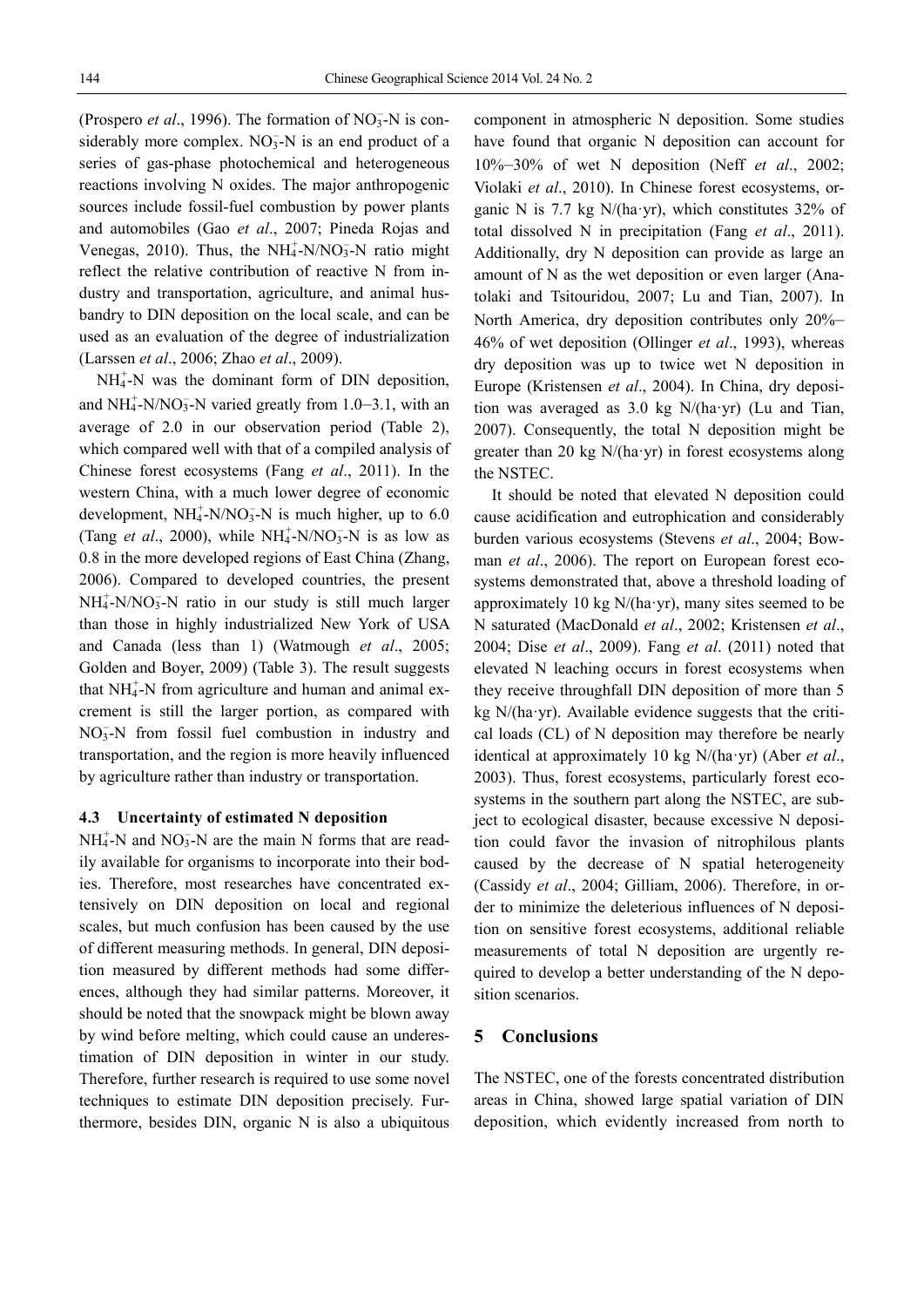south. Throughfall DIN deposition and bulk DIN deposition were averaged as 10.6 kg N/(ha·yr) and 9.8 kg N/(ha·yr) respectively, and both were significantly correlated with precipitation. The ranking of DIN deposition was bulk > throughfall DIN deposition in the northern part of the NSTEC, while the trend was opposite in the southern part of the NSTEC, indicating that forest canopy is paramount importance to the spatial variation of DIN deposition. The higher  $NH_4^+$ -N/NO<sub>3</sub>-N (up to 2.0) compared with more developed regions suggests that DIN deposition in this region was mostly controlled by agricultural activities rather than industrial activities or transportation. This study is valuable to planners and decision-makers in their attempts to curb N emissions to the atmosphere, and to evaluate the effects of consequent N deposition on forest ecosystems.

### **Acknowledgments**

The authors would like to thank all related staffs of ChinaFLUX for their contribution to field work. We also thank the anonymous reviewers for presenting valuable suggestions to improve this paper.

#### **References**

- Aber J D, Goodale C L, Ollinger S V *et al*., 2003. Is nitrogen deposition altering the nitrogen status of northeastern forests? *BioScience*, 53(4): 375–389. doi: 10.1641/0006-3568(2003) 053
- Aber J D, Magill A H, 2004. Chronic nitrogen additions at the harvard forest (USA): The first 15 years of a nitrogen saturation experiment. *Forest Ecology and Management*, 196(1): 1–5. doi: 10.1016/j.foreco.2004. 03.009
- Anatolaki C, Tsitouridou R, 2007. Atmospheric deposition of nitrogen, sulfur and chloride in Thessaloniki, Greece. *Atmospheric Research*, 85(3): 413–428. doi: 10.1016/j.atmosres. 2007.02.010
- Bouwman A F, Boumans L J M, Batjes N H, 2002. Estimation of global NH3 volatilization loss from synthetic fertilizers and animal manure applied to arable lands and grasslands. *Global Biogeochemical Cycles*, 16(2): 8-1–8-14. doi: 10.1029/2000 GB001389
- Bowman W D, Gartner J R, Holland K *et al*., 2006. Nitrogen critical loads for alpine vegetation and terrestrial ecosystem response: Are we there yet? *Ecological Applications*, 16(3): 1183–1193. doi: 10.1890/1051-0761 (2006)016
- Cassidy T M, Fownes J H, Harrington R A, 2004. Nitrogen limits an invasive perennial shrub in forest understory. *Biological Invasions*, 6(1): 113–121. doi: 10.1023/B:BINV.0000010128. 44332
- Chen X Y, Mulder J, 2007. Atmospheric deposition of nitrogen at

five subtropical forested sites in south China. *Science of the Total Environment*, 378(3): 317–330. doi: 10.1016/j.scitotenv. 2007.02.028

- Dise N B, Rothwell J J, Gauci V *et al*., 2009. Predicting dissolved inorganic nitrogen leaching in European forests using two independent databases. *Science of the Total Environment*, 407(5): 1798–1808. doi: 10.1016/j. scitotenv.2008.11.003
- Fan J L, Hu Z Y, Wang T J *et al*., 2009. Atmospheric inorganic nitrogen deposition to a typical red soil forestland in southeastern China. *Environmental Monitoring Assessment*, 159(1– 4): 241–253. doi: 10.1007/s10661-008-0626-6
- Fang Y T, Gundersen P, Vogt R D *et al*., 2011. Atmospheric deposition and leaching of nitrogen in Chinese forest ecosystems. *Journal of Forest Research*, 16(5): 341–350. doi: 10.1007/ s10310-011-0267-4
- Fenn M E, Jovan S, Yuan F *et al*., 2008. Empirical and simulated critical loads for nitrogen deposition in California mixed conifer forests. *Environmental Pollution*, 155(3): 492–511. doi: 10.1016/j.envpol.2008.03.019
- Fenn M E, Poth M A, 2004. Monitoring nitrogen deposition in throughfall using ion exchange resin columns: A field test in the San Bernardino Mountains. *Journal of Environmental Quality*, 33(6): 2007–2014. doi: 10.2134/jeq2004.2007
- Fenn M E, Poth M A, Arbaugh M, 2002. A throughfall collection method using mixed bed ion exchange resin columns. *The Scientific World Journal*, 2: 122–130. doi:10.1100/tsw.2002.84
- Galloway J N, Dentener F J, Capone D G *et al*., 2004. Nitrogen cycles: Past, present, and future. *Biogeochemistry*, 70(2): 153–226. doi: 10.1007/s10533-004-0370-0
- Galloway J N, Townsen A R, Erisman J W *et al*., 2008. Transformation of the nitrogen cycle: Recent trends, questions and potential solutions. *Science*, 320(5878): 889–892. doi: 10.1126/ science.1136674
- Gao Y, Kennish M J, Flynn A M, 2007. Atmospheric nitrogen deposition to the New Jersey coastal waters and its implications. *Ecological Applications*, 17(5): S31–S41. doi: 10.1890/ 05-1124.1
- Gilliam F S, 2006. Response of the herbaceous layer of forest ecosystems to excess nitrogen deposition. *Journal of Ecology*, 94(6): 1176–1191. doi: 10.1111/j.1365-2745.2006.01155.x
- Golden H E, Boyer E W, 2009. Contemporary estimates of atmospheric nitrogen deposition to the watersheds of New York State, USA. *Environmental Monitoring and Assessment*, 155(1): 319–339. doi: 10.1007/s10661-008-0438-8
- Kristensen H L, Gundersen P, Callesen I *et al*., 2004. Throughfall nitrogen deposition has different impacts on soil solution nitrate concentration in European coniferous and deciduous forests. *Ecosystems*, 7(2): 180–192. doi: 10.1007/s10021-003- 0216-y
- Lamarque J F, Kiehl J, Brasseur G *et al*., 2005. Assessing future nitrogen deposition and carbon cycle feedback using a multimodel approach: Analysis of nitrogen deposition. *Journal of Geophysical Research-Atmospheres*, 110(D19): 303.1–303.21. doi: 10.1029/2005JD005825
- Larssen T, Lydersen E, Tang D *et al*., 2006. Acid rain in China.